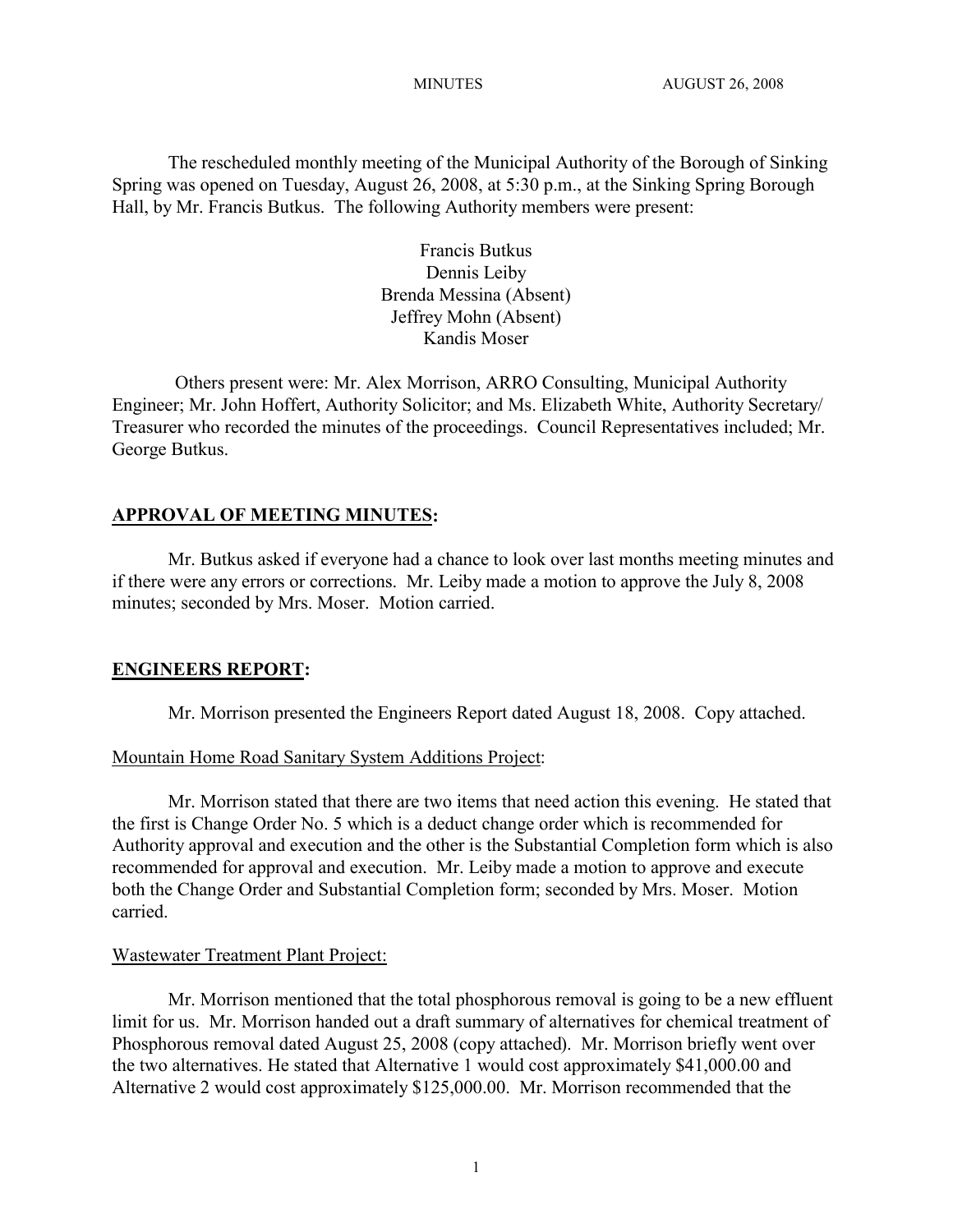## **ENGINEERS REPORT: (Cont.)**

Authority go with Alternative 1 which makes use of an unused facility which the Authority paid \$300,000.00 for. Mr. Morrison stated that he is not sure how we should proceed, if the Authority should approve it or make a recommendation to the Borough. Mr. Leiby asked if we are allowed to take action on that? Mrs. Moser stated that she does not believe that we are allowed to do anything. Mr. Hoffert stated that he does not believe that it is incumbent upon the Authority to proceed with any large economic amendments, changes or renovations at this time. He stated that we could have Mr. Morrison send a letter to Borough Council stating that this is an issue that is anticipated at such time as you undergo renovations if in fact they are going to do it. Mr. Hoffert stated that he believes that the Authority would be subject to additional criticism if we took a major step to spend a large sum of money other then just ongoing conditions that are necessary to keep the plant operating. Mrs. Moser agreed that we should refer this to the Borough.

Mr. Morrison stated that PaDEP is trying to set up a meeting for September 4, 2008 with representatives of Sinking Spring and Lower Heidelberg regarding the appeal of our CAP. Mr. Hoffert stated that we have to find out if it is going to go ahead and find out a time. He stated that although we should participate, he believes it is a passive participation, only for information purposes and not for decision making because it is not something that we will be addressing in the future if we are disbanded. He also mentioned that we have to be cautious not to be criticized for over extending what we have to do to wind up the affairs of the Authority as opposed to proceeding in an affirmative manner. Mr. Morrison stated that some of the issues that will probably come up will be aimed at previous documentation on the Authority like the Chapter 94 Reports, and since the Authority's name is on it and effectively the Authority still exists the Authority should go and participate, but let them know what our position is. Mr. Hoffert asked when the next Borough Council meeting is. Mr. George Butkus stated that they have a Workshop meeting tomorrow night and the next regular Borough Council meeting is September 4<sup>th</sup>. Mr. Hoffert suggested that we go to Borough Council and find out if they want us to participate in the meeting and how they want us to proceed. Mrs. Moser asked if we got any type of cut list that basically says that we have been disbanded and this is what we need to do to close out. Mr. Hoffert stated that we have not received anything. Mr. Morrison stated that he has created a document to try to do that and will go over it at the end of his report.

Mr. Morrison stated that ARRO recommends that the Authority execute a form for the DRBC permit application. He stated that the Authority had approved the execution of a check at a previous meeting for \$8,000.00 to \$9,000.00. He stated that when ARRO calculated it the actual fee is \$7,415.00. He stated that he recommends the Authority issue the check and sign the related form. Mr. Butkus asked Mr. Hoffert for direction. Mr. Hoffert stated that the Authority could make a motion to approve Mr. Morrison's request contingent upon Council's approval.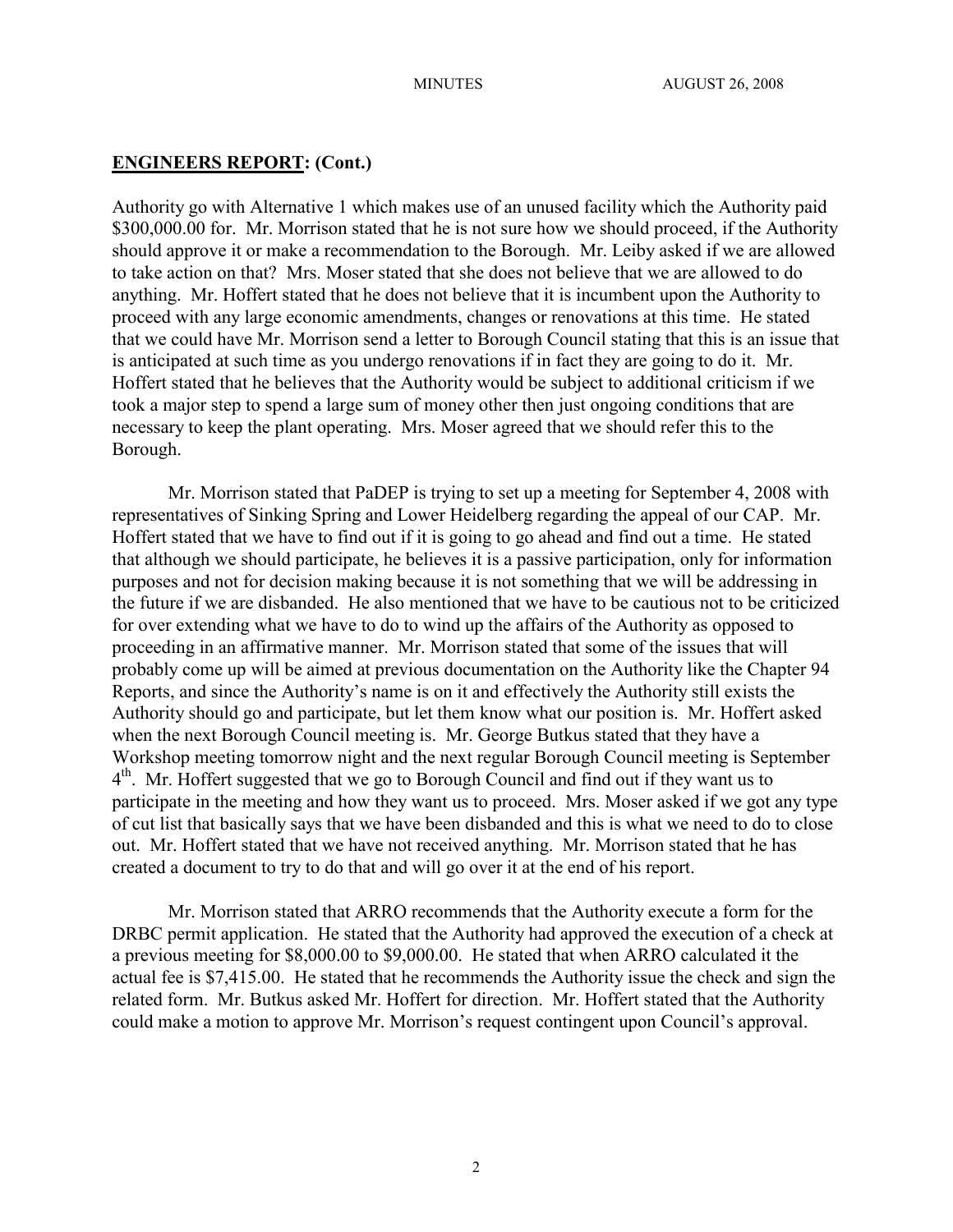## **ENGINEERS REPORT: (Cont.)**

Mr. Leiby asked if there is a deadline that we have to have it in by. Mr. Morrison stated that if we delay much longer we are not going to meet the DRBC docket and the next docket will be in December. He mentioned that we may have missed it already. Mr. Hoffert asked what the impact would be if we do not meet the deadline. Mr. Morrison stated that it would delay moving forward with the upgrade three months. Mr. Hoffert suggested that Mr. Morrison attend Council's Workshop meeting tomorrow night to explain these things and answer Council's questions. Discussion ensued concerning the list that Mr. Morrison created of things that need to be resolved. Mr. Morrison stated that he or Mr. Schlott will be at tomorrow nights Council Workshop meeting and will present the list to them. He stated that two items need to be addressed right away. The first is do they want Authority members to be present at the CAP meeting with DEP on September 4, 2008. The other is the document and check for the DRBC that need to be executed. Mrs. Moser made a motion to issue the check to DRBC for \$7,415.00 and execute the related document contingent upon Council's approval; seconded by Mr. Leiby. Motion carried.

### Spring Township:

Mr. Morrison mentioned that Spring Township did come to the last Council Meeting and made a presentation associated with their treatment plant expansion.

### NPDES Discharge Permit:

Mr. Morrison stated that the renewal application was submitted to PaDEP and that it was deemed administratively complete

### Topics for Resolution:

Mr. Morrison went over the Draft list he prepared of Topics for Resolution Revised August 26, 2008 (copy attached). He stated that these are items that he just sat down and thought about and thought that the Authority needed understanding of how we are to proceed between the Borough and the Authority.

Mr. Hoffert mentioned the pending agreement with Spring and South Heidelberg. He stated that Mr. Fitzpatrick, Ms. Masano and Mr. Lillis have already agreed on the final agreement. He stated that Ms. Masano's email stated that she believes that they have agreed upon all outstanding issues for all three agreements. He stated that she faxed copies to him today and that he told her that we were meeting tonight and that he was going to recommend that the Authority execute the agreements and that he would hold it subject to the approval of the Borough Council.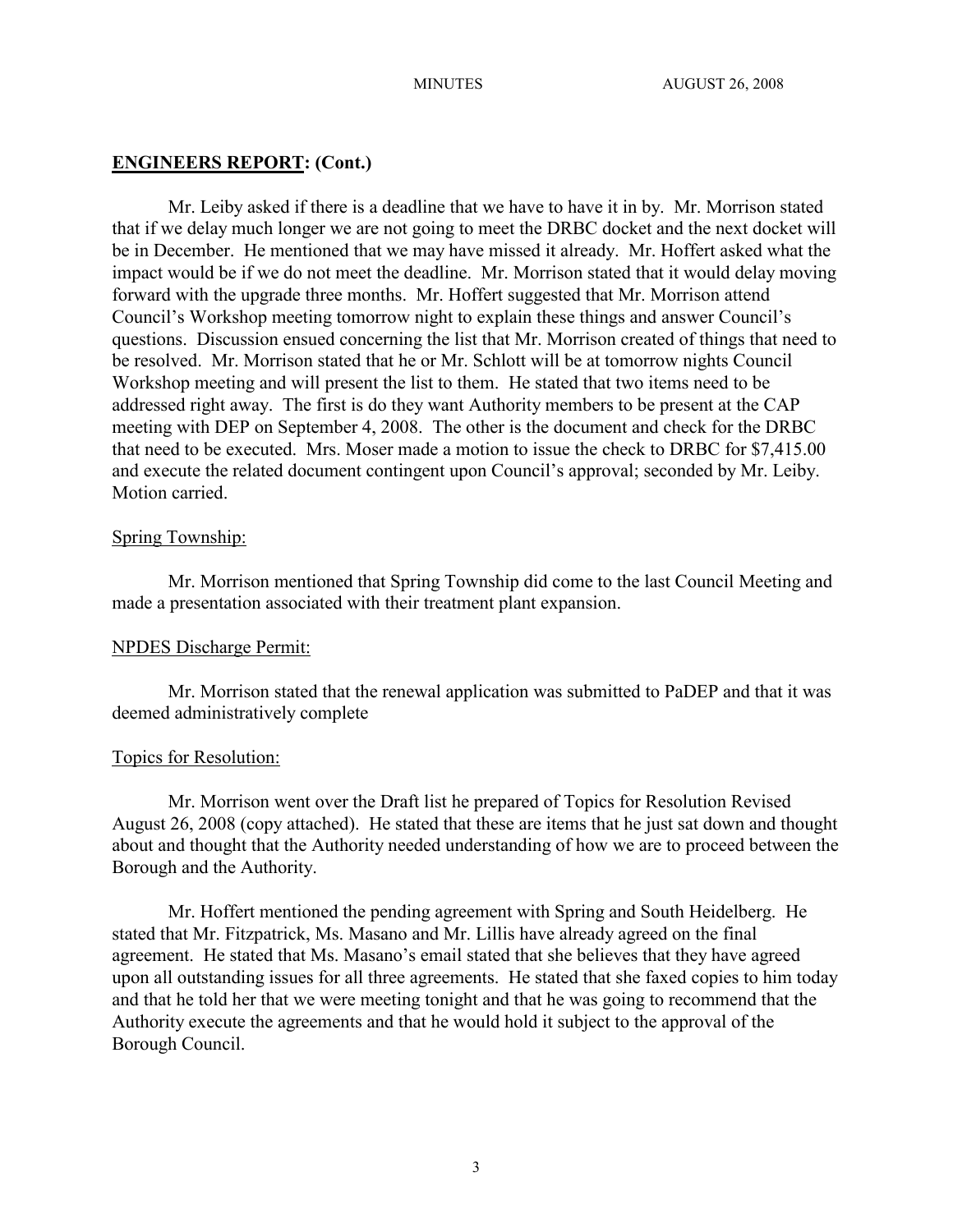## **ENGINEERS REPORT: (Cont.)**

Mrs. Moser stated that there was some verbiage in there that was very not agreeable. Mr. Butkus asked if that was the agreement that got rid of our 75,000 gpd in Spring Township's plant. Mr. Hoffert stated that is part of the agreement.

Mr. Butkus asked if we are to conclude that we will not be meeting again unless directed by Council. Mr. Morrison stated that he believes that the Authority would meet until it is dissolved which is normal course. He mentioned that the Authority will be out of money at the next meeting because the design bill is going to come in at about \$30,000.00 and we probably will not have enough to pay it. Mr. Hoffert stated that we are going to have to ask the Borough because if they want the Authority to continue at a minimum manner then they are going to have to transfer funds to the Authority. Mr. Butkus stated that we were going to go for what money we needed but now we are unable to do that. Mr. Morrison stated that he will add that pointed question to item five on his list of items to be resolved. He stated that we are not trying to be rude but we need direction. Discussion ensued.

## **JOHN HOFFERT:**

Mr. Hoffert recommended that the Authority execute, and let Mr. Hoffert hold, the modification of the agreement conditioned upon the approval by the Borough since they are assuming, in essence, the Authority's responsibilities. He stated that if the Borough does not agree and execute it and assume the obligations contained here in then he will tear it up. Mr. Butkus asked which agreement this was. Mr. Hoffert stated that this is the one that Ms. Masano had faxed to him about going to metered billing. Mr. Leiby made the motion to execute the agreement and to have Mr. Hoffert hold it until the Borough approves it; seconded by Mr. Butkus. Mrs. Moser stated that she would not vote for that agreement because she does not agree with some of the language in it. Mrs. Moser stated that if this had been a continuing Authority she would have voted no. Mr. Butkus stated that he would too. Mr. Butkus asked for a vote. Mrs. Moser and Mr. Butkus both voted no. Motion did not carry.

# **APPROVAL OF BILLS:**

Mr. Butkus went over all of the bills as listed below.

Two bills from the Reading Eagle totaling \$91.40 for advertising the rescheduled meetings.

Two bills from Aquaticlab, Inc. totaling \$2,800.00 for the NPDES Permit testing.

Six bills from ARRO Consulting, which he went over individually, totaling \$33,056.92.